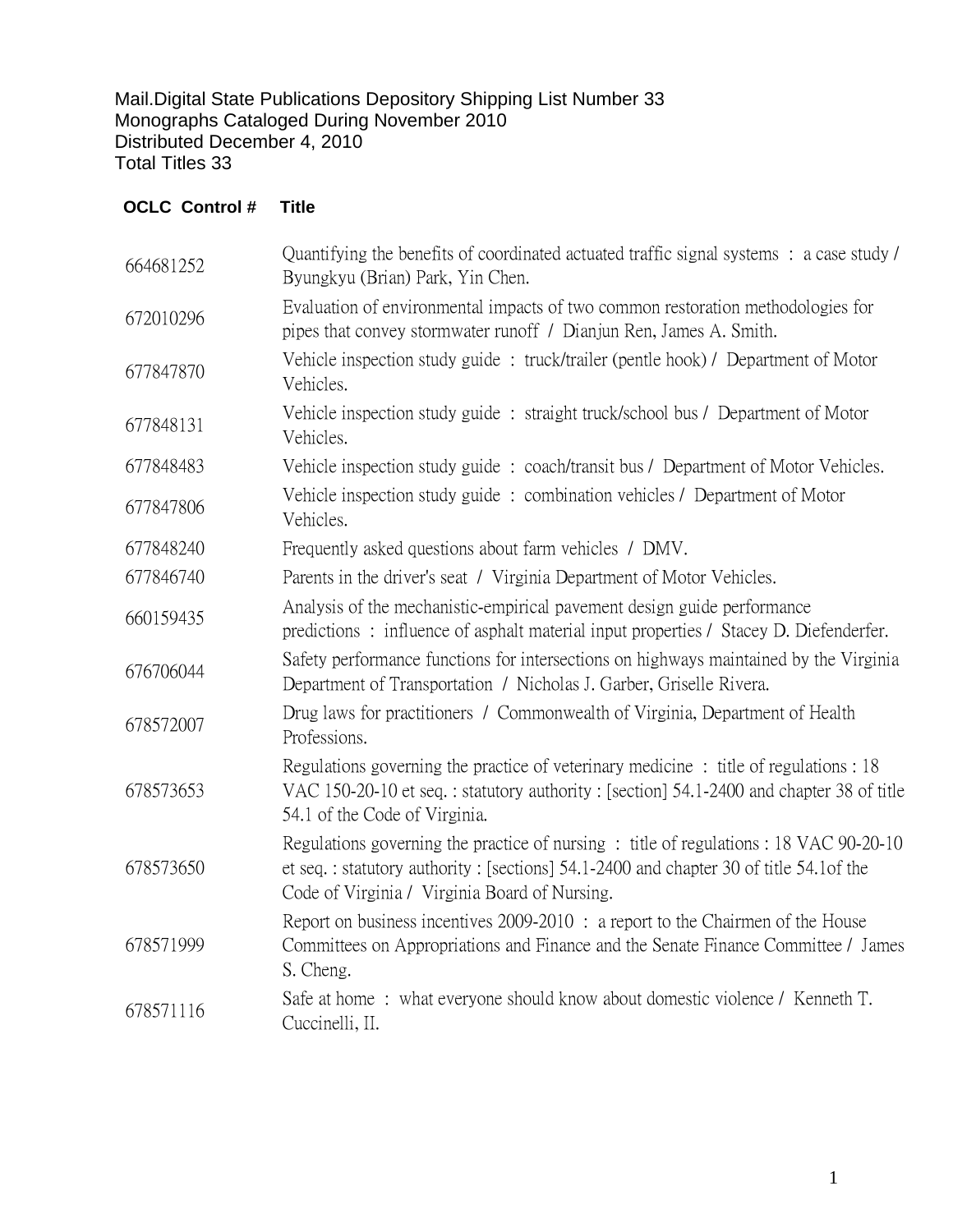## **OCLC Control # Title**

| 678571987 | Governor McDonnell's commission on government reform $&$ restructuring : interim<br>report to the Governor.                                                                                                                                         |
|-----------|-----------------------------------------------------------------------------------------------------------------------------------------------------------------------------------------------------------------------------------------------------|
| 678571105 | Regulations for the funeral service internship program : title of regulations : 18 VAC<br>65-40-10 et seq.: statutory authority: [section] 54.1-2400 and chapter 28 of title 54.1<br>of the Code of Virginia.                                       |
| 678571977 | Chapter 28 of title 54.1 of the Code of Virginia: funeral service.                                                                                                                                                                                  |
| 678571103 | Regulations for preneed funeral planning: title of regulations: 18 VAC65-30-10 et<br>seq.: statutory authority: [section] 54.1-2400 and chapter 28 of title 54.1 of the Code<br>of Virginia.                                                        |
| 678573599 | Regulations governing the practice of assisted living facility administrators: title of<br>regulations: 18 VAC95-30-10 et seq.: statutory authority: [section] 54.1-2400 and<br>chapter 31 of title 54.1 of the Code of Virginia.                   |
| 678571098 | Regulations governing the practice of nursing home administrators : title of<br>regulations: 18 VAC95-20-10 et seq.: statutory authority: [section] 54.1-2400 and<br>chapter 31 of title 54.1 of the Code of Virginia.                              |
| 682170902 | Regulations governing the practice of medicine, osteopathic medicine, podiatry and<br>chiropractic: title of regulations: 18 VAC 85-20-10 et seq.: statutory authority:<br>[section] 54.1-2400 and chapter 29 of title 54.1 of the Code of Virginia |
| 682170901 | Virginia's university in the national capital area / George Mason University.                                                                                                                                                                       |
| 682172978 | Study into the need to regulate polysomnographers in the Commonwealth of Virginia /<br>the Virginia Board of Health Professions, the Virginia Department of Health<br>Professions.                                                                  |
| 682170900 | Study into the need to regulate surgical assistants $\&$ surgical technologists in the<br>Commonwealth of Virginia / the Virginia Board of Health Professions, the Virginia<br>Department of Health Professions.                                    |
| 682172972 | Regulations governing the practice of professional counseling : title of regulations : 18<br>VAC 115-20-10 et. seq.: statutory authority: [sections] 54.1-2400 and chapter 35 of<br>title 54.1 of the Code of Virginia                              |
| 682172970 | Regulations governing the certification of substance abuse counselors and substance<br>abuse counseling assistants : title of regulations : 18 VAC 115-30-10 et seq. : statutory<br>authority: [sections] 54.1-2400 and chapter 35 of title         |